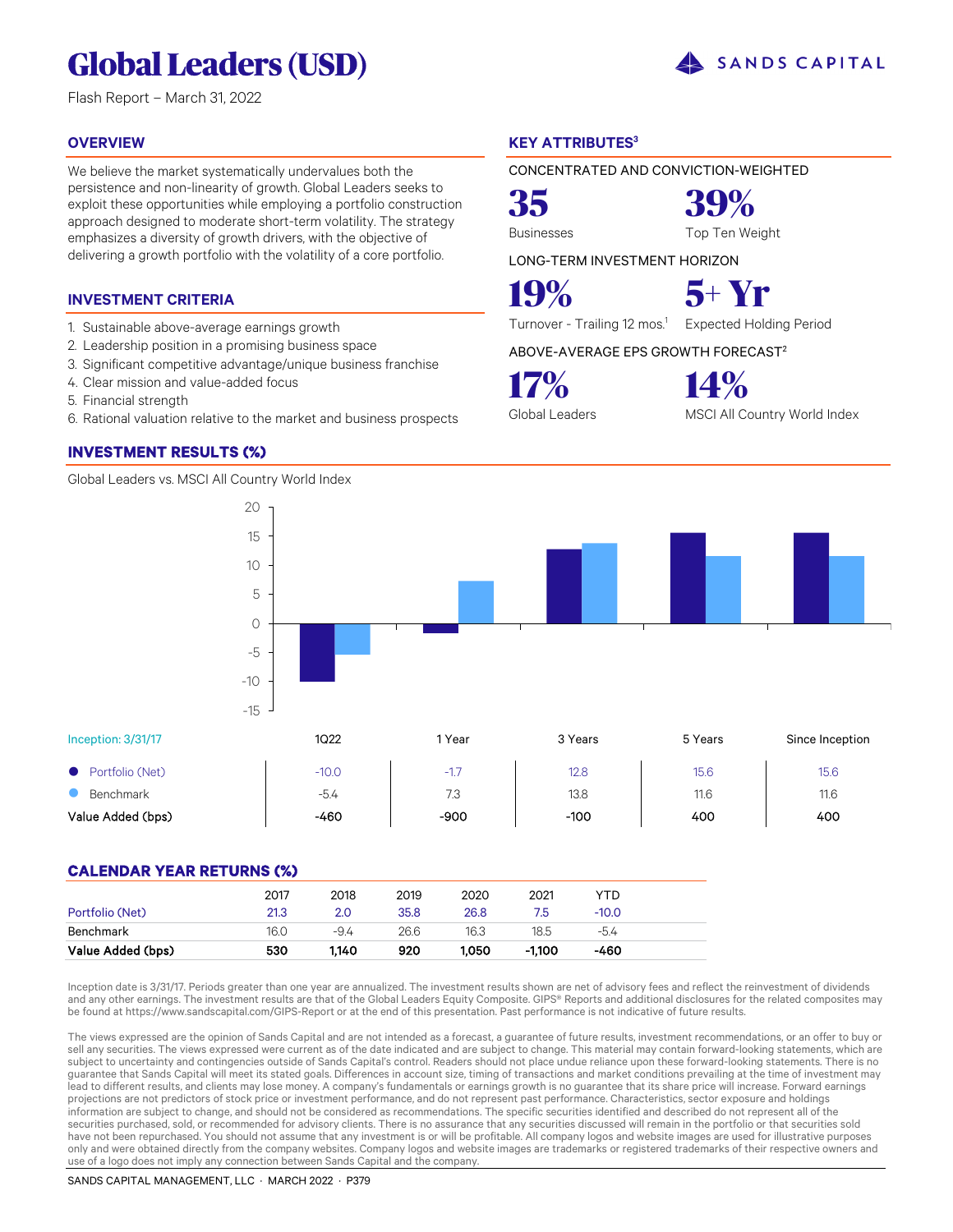#### **PORTFOLIO CHARACTERISTICS<sup>3</sup>**

|                                                   | Portfolio | Benchmark |
|---------------------------------------------------|-----------|-----------|
| Portfolio Businesses                              | 35        | 2.939     |
| Active Share <sup>4</sup>                         | 93%       | n/a       |
| 5-Year Historical EPS Growth                      | 12%       | 16%       |
| Consensus Long-Term EPS Growth                    | 17%       | 14%       |
| Consensus Forward P/E - Next 12 mos. <sup>5</sup> | 30x       | 16x       |
| Weighted Avg. Market Cap (\$B)                    | 175.1     | 415.1     |
| Median Market Cap (\$B)                           | 47.4      | 12.1      |
| Turnover - Trailing 12 mos. <sup>1</sup>          | 19%       | n/a       |
| Weighted Average Carbon Intensity <sup>14</sup>   | 25.4      | 192.0     |

### **RETURN & VOLATILITY METRICS<sup>3</sup>**

| (Trailing 5 Years Net of Fees)        | Portfolio | <b>Benchmark</b> |
|---------------------------------------|-----------|------------------|
| Annualized Excess Return <sup>6</sup> | 3.9%      | n/a              |
| Beta <sup>16</sup>                    | 0.99      | 1.00             |
| Information Ratio <sup>7</sup>        | 0.6       | n/a              |
| R-Squared <sup>11</sup>               | 85.3%     | 100.0%           |
| Sharpe Ratio <sup>8</sup>             | 0.9       | 0.7              |
| Standard Deviation <sup>10</sup>      | 16.0%     | 15.0%            |
| Tracking Error <sup>9</sup>           | 6.2%      | n/a              |
| Up Capture <sup>12</sup>              | 113%      | 100%             |
| Down Capture <sup>13</sup>            | 97%       | 100%             |

#### **TOP TEN HOLDINGS (39.2% OF ASSETS)<sup>3</sup>**

| <b>RODER</b><br><b>CLOUDFLARE</b> | <b>Chegg</b>                  | Microsoft<br>Couche-Tard | <b>EIQVIA</b> | <b>KEYENCE</b>     |
|-----------------------------------|-------------------------------|--------------------------|---------------|--------------------|
| Company                           | Sector <sup>19</sup>          | Domicile <sup>15</sup>   | Portfolio (%) | <b>Owned Since</b> |
| Roper Technologies                | Industrials                   | <b>United States</b>     | 4.5           | 2019               |
| Cloudflare                        | Information Technology        | <b>United States</b>     | 4.3           | 2021               |
| <b>AIA</b>                        | Financials                    | Hong Kong                | 4.2           | 2018               |
| Chegg                             | <b>Consumer Discretionary</b> | <b>United States</b>     | 4.2           | 2020               |
| Visa                              | Information Technology        | <b>United States</b>     | 3.8           | 2017               |
| Microsoft                         | Information Technology        | <b>United States</b>     | 3.8           | 2019               |
| Alimentation Couche-Tard          | <b>Consumer Staples</b>       | Canada                   | 3.8           | 2017               |
| Intuit                            | Information Technology        | <b>United States</b>     | 3.7           | 2017               |
| <b>IQVIA</b>                      | <b>Health Care</b>            | <b>United States</b>     | 3.5           | 2019               |
| Keyence                           | Information Technology        | Japan                    | 3.3           | 2017               |

#### **SECTOR EXPOSURE3,19**

|                               | <b>Portfolio</b> | <b>Relative to Benchmark</b> |     |
|-------------------------------|------------------|------------------------------|-----|
| Information Technology        | 27.6             |                              | 5.2 |
| Industrials                   | 19.2             |                              | 9.7 |
| <b>Health Care</b>            | 17.8             |                              | 5.9 |
| <b>Financials</b>             | 10.1             | $-4.5$                       |     |
| <b>Communication Services</b> | 8.2              |                              | 0.1 |
| <b>Consumer Discretionary</b> | 8.0              | $-3.7$                       |     |
| <b>Consumer Staples</b>       | 5.1              | $-1.8$                       |     |
| Materials                     |                  | $-5.0$                       |     |
| Energy                        |                  | $-4.3$                       |     |
| <b>Utilities</b>              |                  | $-2.9$                       |     |
| <b>Real Estate</b>            |                  | $-2.7$                       |     |
| [Cash]                        | 3.9              |                              | 3.9 |

### **REGIONAL EXPOSURE3,15**

|                      | <b>Portfolio</b> | <b>Relative to Benchmark</b> |     |
|----------------------|------------------|------------------------------|-----|
| Developed            | 91.1             |                              | 2.1 |
| US/Canada            | 63.7             | $-0.8$                       |     |
| Developed Asia       | 13.8             |                              | 5.3 |
| W. Europe            | 13.5             | $-2.4$                       |     |
| Emerging             | 5.0              | $-6.2$                       |     |
| <b>Emerging Asia</b> | 5.0              | $-3.6$                       |     |
| Mid-East & Africa    |                  | $-1.3$                       |     |
| Latin America        |                  | $-1.1$                       |     |
| E. Europe            |                  | $-0.2$                       |     |
| [Cash]               | 3.9              |                              | 3.9 |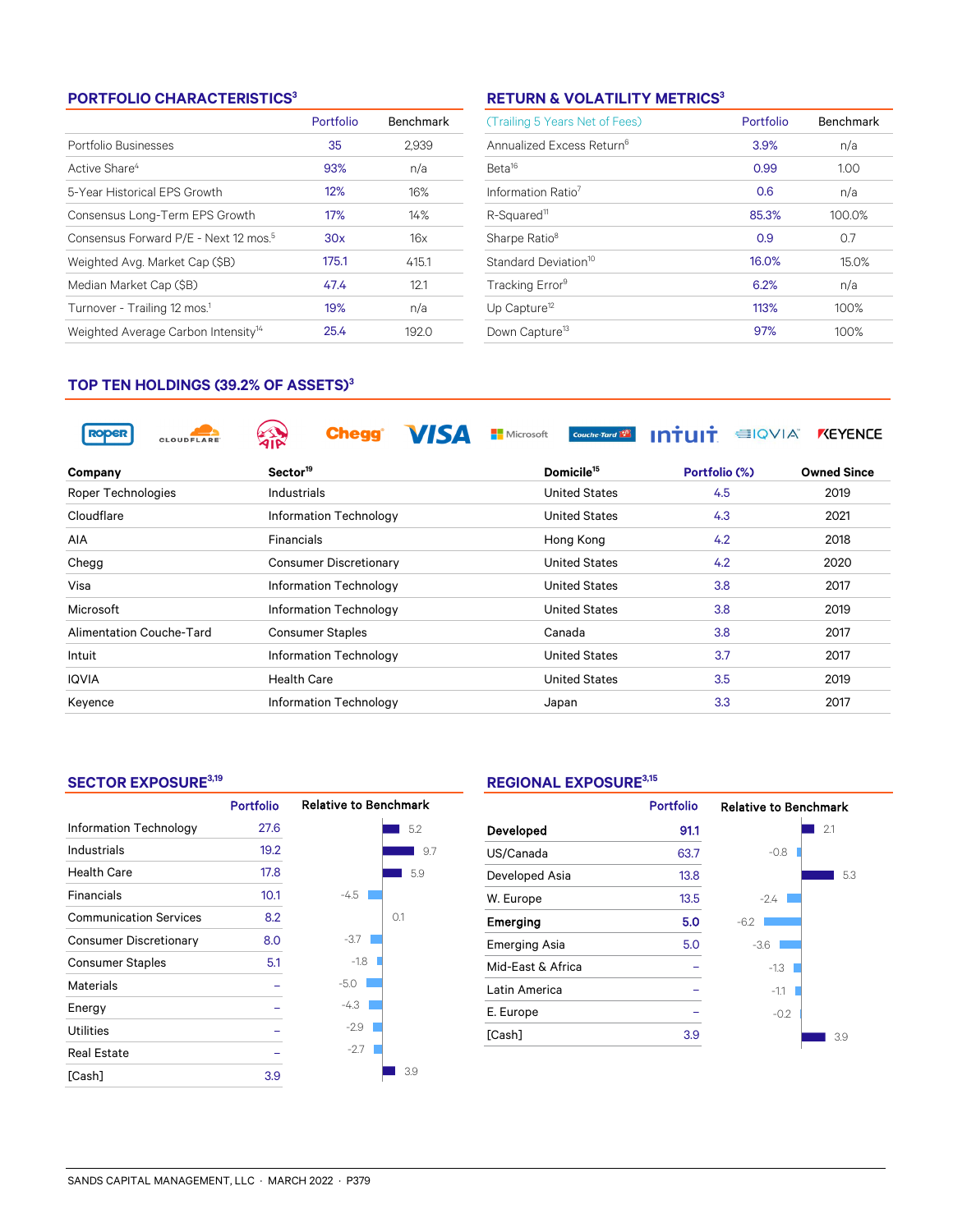#### **CONTRIBUTION (%)<sup>20</sup>**

Top Absolute Contributors Top Absolute Detractors Top Absolute Detractors QUARTER TO DATE

| <b>Company Name</b>      | Average<br>Weight | Return | Contribution | <b>Company Name</b> | Average<br>Weight | Return  | <b>Contribution</b> |
|--------------------------|-------------------|--------|--------------|---------------------|-------------------|---------|---------------------|
| Chegg                    | 3.5               | 18.2   | 0.7          | Sea                 |                   | $-55.7$ | $-1.2$              |
| MonotaRO                 | 1.8               | 20.6   | 0.4          | Intuit              | 4.0               | $-25.2$ | $-1.2$              |
| Entegris                 | 0.8               | 12.9   | 0.3          | Keyence             | 3.5               | $-24.7$ | $-1.1$              |
| Formula One              | 2.1               | 8.7    | 0.2          | Zur Rose            | 1.8               | $-42.9$ | $-1.0$              |
| Alimentation Couche-Tard | 4.2               | 77     | 0.2          | Allfunds            | 1.8               | $-40.9$ | $-1.0$              |

#### TRAILING 1 YEAR

| <b>Company Name</b>      | Average<br>Weight | Return | <b>Contribution</b> | <b>Company Name</b> | Average<br>Weight | Return  | <b>Contribution</b> |
|--------------------------|-------------------|--------|---------------------|---------------------|-------------------|---------|---------------------|
| Cloudflare               | 3.3               | 70.4   |                     | Zur Rose            | 2.2               | $-60.9$ | $-1.8$              |
| Alimentation Couche-Tard | 4.3               | 36.0   |                     | Chegg               | 3.4               | -57.6   | $-17$               |
| Microsoft                | 3.5               | 31.8   | 0.8                 | Sea                 | 27                | $-55.7$ | $-0.8$              |
| UnitedHealth             | 2.5               | 38.9   | 0.8                 | <b>HDFC Bank</b>    | 2.6               | $-20.8$ | $-0.6$              |
| Roper Technologies       | 4.5               | 17.7   | O.7                 | CoStar Group        | 3.1               | $-19.0$ | $-0.5$              |

#### TRAILING 3 YEAR

| <b>Company Name</b>         | Average<br>Weight | Return | Contribution | <b>Company Name</b> | Average<br>Weight | Return  | <b>Contribution</b> |
|-----------------------------|-------------------|--------|--------------|---------------------|-------------------|---------|---------------------|
| Sea                         | 2.2               | 165.4  | 5.9          | Zur Rose            | 0.8               | $-73.7$ | $-2.6$              |
| <b>Taiwan Semiconductor</b> | 2.9               | 161.8  | 3.3          | CoStar Group        |                   | $-21.9$ | $-0.6$              |
| Microsoft                   | 2.9               | 137.6  | 3.1          | Safran              | 3.0               | $-11.4$ | $-0.5$              |
| <b>Texas Instruments</b>    | 3.4               | 87.2   | 2.8          | Coupa Software      | 0.3               | $-38.2$ | $-0.5$              |
| Zoetis                      | 3.0               | 90.6   | 2.6          | Bank Central Asia   | 0.6               | $-5.7$  | $-0.5$              |

#### TRAILING 5 YEAR

| <b>Company Name</b> | Average<br>Weight | Return | <b>Contribution</b> | <b>Company Name</b> | Average<br>Weight | Return  | <b>Contribution</b> |
|---------------------|-------------------|--------|---------------------|---------------------|-------------------|---------|---------------------|
| TransDigm           | 3.6               | 259.1  | 7.8                 | Zur Rose            | 0.5               | $-73.7$ | $-2.6$              |
| Visa                | 4.4               | 157.7  |                     | Allergan            | 0.6               | $-35.5$ | $-1.9$              |
| Zoetis              | 3.2               | 264.2  | 6.5                 | Celgene             | 0.3               | $-38.7$ | $-1.6$              |
| Adobe               | 2.6               | 235.8  | 6.4                 | O'Reilly Automotive | 0.1               | $-22.3$ | $-0.8$              |
| Sea                 | 1.3               | 165.4  | 5.9                 | CoStar Group        | 1.0               | $-21.9$ | $-0.6$              |

With the exception of IPOs where actual transacted prices are used, contributions are calculated using end of day prices, and do not reflect actual purchase prices. This<br>can affect the presentation of contribution and perf can affect the presentation of contilibution and performance of transactions amil heightened volatility. Global Leaders may participate in IPSa in eights accounts and the secondary market. Turnover Rate is calculated exclu methodology for the attribution analysis and complete list detailing each holding's attribution please contact a member of the Client Relations Team at 703-562-4000.<br>MSCI makes no express or implied warranties or represent may not be further redistributed or used as a basis for other indices or any securities or financial products. This report is not approved, reviewed or produced by MSCI.<br>The companies illustrated represent a sub-set of cur